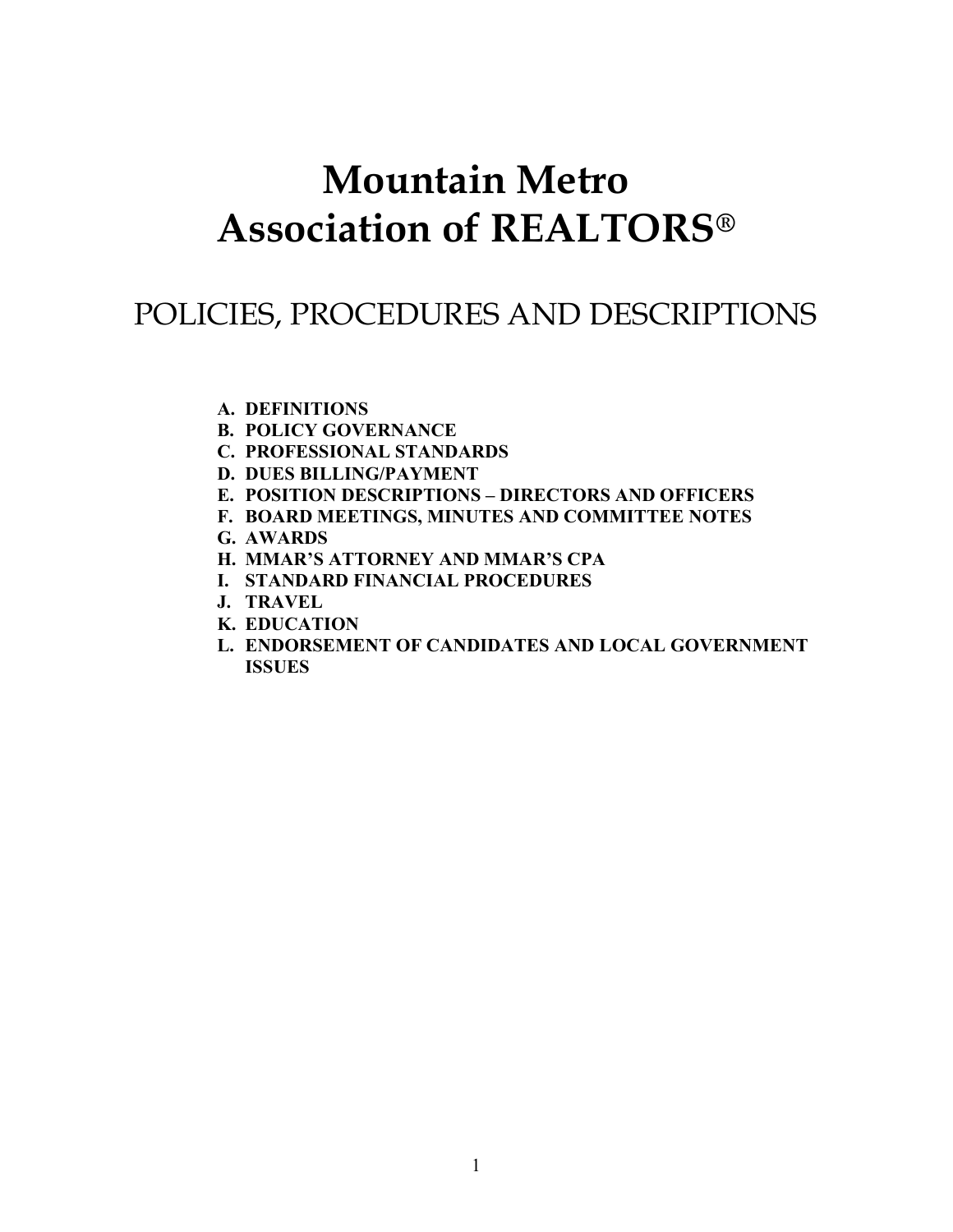# A. DEFINITIONS

- 1. BOARD OF DIRECTORS Board of directors for MMAR.
- 2. BOOKKEEPER Bookkeeper hired by MMAR.
- 3. CAR Colorado Association of REALTORS®.
- 4. CEO Chief executive officer of MMAR.
- 5. CODE OF ETHICS Code of Ethics promulgated by NAR.
- 6. CREDENTIAL COMMITTEE FOR AFFILIATE OF THE YEAR Committee made up of the last 5 years' winners of the Affiliate of the Year award.
- 7. CREDENTIAL COMMITTEE FOR COMMUNITY SERVICE AWARD Committee made up of the last 5 years' winners of the Community Service Award.
- 8. CREDENTIAL COMMITTEE for REALTOR® OF THE YEAR– Committee made up of the last 5 years' winners of the REALTOR® of the Year award.
- 9. DESIGNATED BROKER One REALTOR<sup>®</sup> member from an office that is designated by that office as being responsible for duties of membership (including payment of dues) of all REALTORS® in the office. Typically this is the managing broker of the office.
- 10. **DIRECTOR** An individual director on the Board of Directors.
- 11. MMAR Mountain Metro Association of REALTORS®.
- 12. MMAR's Attorney Attorney (s) representing MMAR.
- 13. MMAR's CPA Certified public accountant hired by MMAR.
- 14. NAR National Association of REALTORS®.
- 15. PRIMARY MEMBER- MMAR member who pays all dues (NAR, CAR and MMAR) through MMAR.
- 16. RECOLORADO DIRECTORS Board of directors made up of REALTORS® from local REALTOR® Association that are members of RECOLORADO MLS. RECOLORADO is the corporation that owns the Matrix MLS.
- 17. SECONDARY MEMBER MMAR member that pays only local association dues through MMAR and pays CAR and NAR dues through another REALTOR® association.

# B. POLICY GOVERNANCE

MMAR is a policy governance organization, and, as such, the Board of Directors provides MMAR's direction, and the staff enacts this direction within the limits of the budget.

# C. PROFESSIONAL STANDARDS

- 1. All ethics complaints and REALTOR® grievances are handled by CAR for MMAR.
- 2. All licensing concerns are handled through the Real Estate Division of the Colorado Department of Regulatory Agencies (DORA).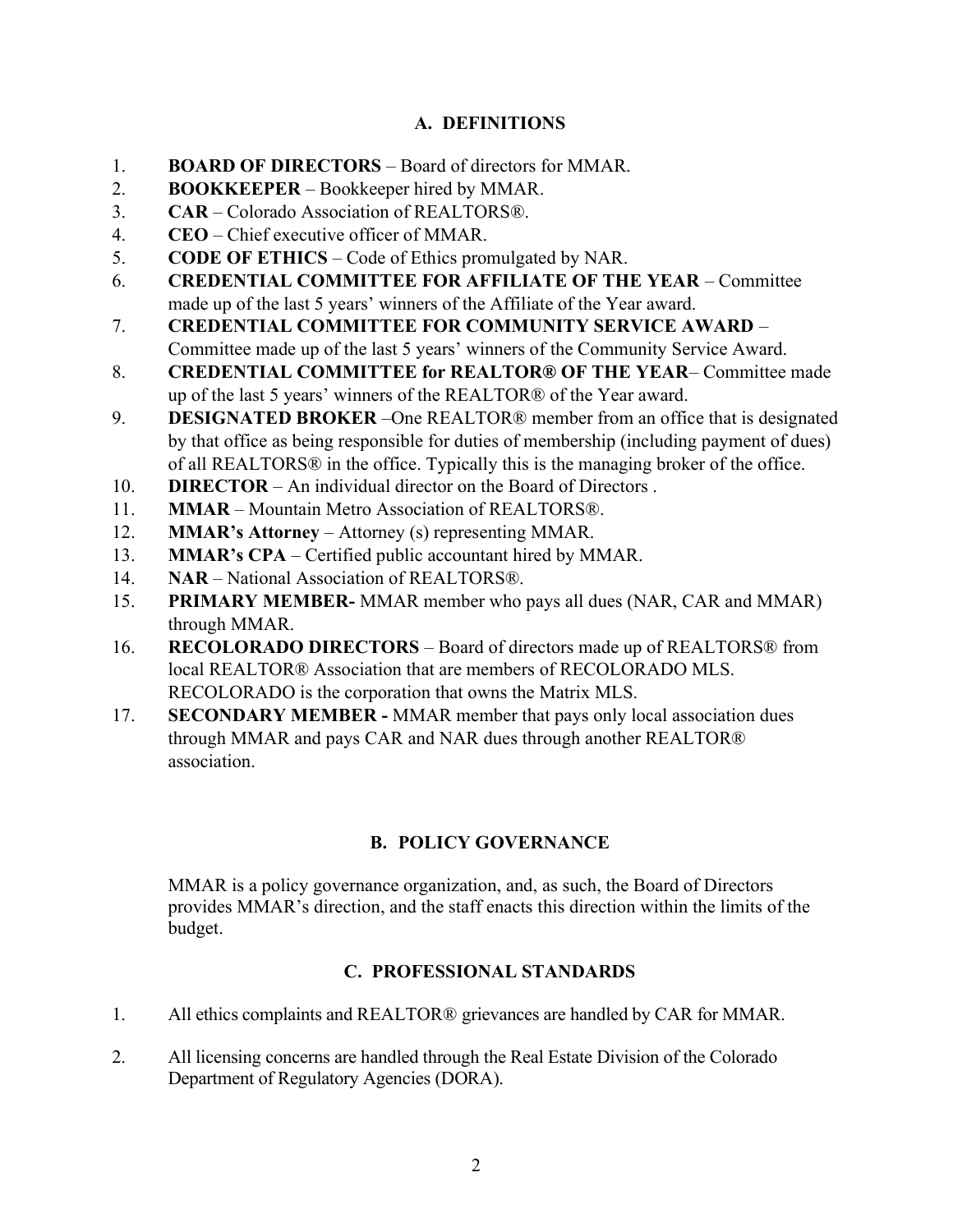3. MMAR staff will direct all questions concerning ethical and/or licensing matters to the appropriate agency stated above.

# D. DUES BILLING/PAYMENT

- 1. Dues billing year is January 1 December 31. This coincides with the fiscal and tax year of MMAR.
- 2. Official notice of dues renewal, amounts, payment schedule, and any increase by CAR, NAR or MMAR will be communicated to all members electronically.
- 3. Billing Schedule:

| • Dues billings sent no later than                                                     | October $1*$               |
|----------------------------------------------------------------------------------------|----------------------------|
| • Notification to Designated Broker                                                    | December 15                |
| • Dues officially due                                                                  | December 31                |
| • Late fee assessed on                                                                 | January 15                 |
| • Final notice to Designated Broker                                                    | January 15 (electronic and |
|                                                                                        | snail mail)                |
| • Membership suspended                                                                 | January 30                 |
| $*$ Or within 2 business days often receipt of the $CAD$ and $NAD$ billing information |                            |

\*Or, within 3 business days after receipt of the CAR and NAR billing information, whichever occurs last.

- 4. Dues are payable to MMAR through the Navica website or via check received at MMAR office.
- 5. If dues are not fully paid by January 15, the member will be assessed a \$50 late fee. On January 30, membership shall be suspended unless, at that time, the amount due is paid in full including any late fee.
- 6. By December 15, a letter, via email, will be sent to the Designated Broker of any members who have not yet paid. By January 15, a second letter, via email and US postal service, will be sent to the Designated Broker of any members still unpaid or partially paid.
- 7. All dues are non-refundable.
- 8. Designated Brokers will be billed for any non-member licensees in their office. Assessments for non-REALTOR® licensees must be paid by the Designated Broker. Checks from individual non-member licensees will not be accepted.
- 9. If a broker associate chooses MMAR as their primary association, their Designated Broker must be a member of MMAR. If the Designated Broker is not a Primary Member, they may be granted Secondary Member status. The Designated Broker must apply for Secondary Member status but MMAR may choose not to charge an application fee or local dues for such status.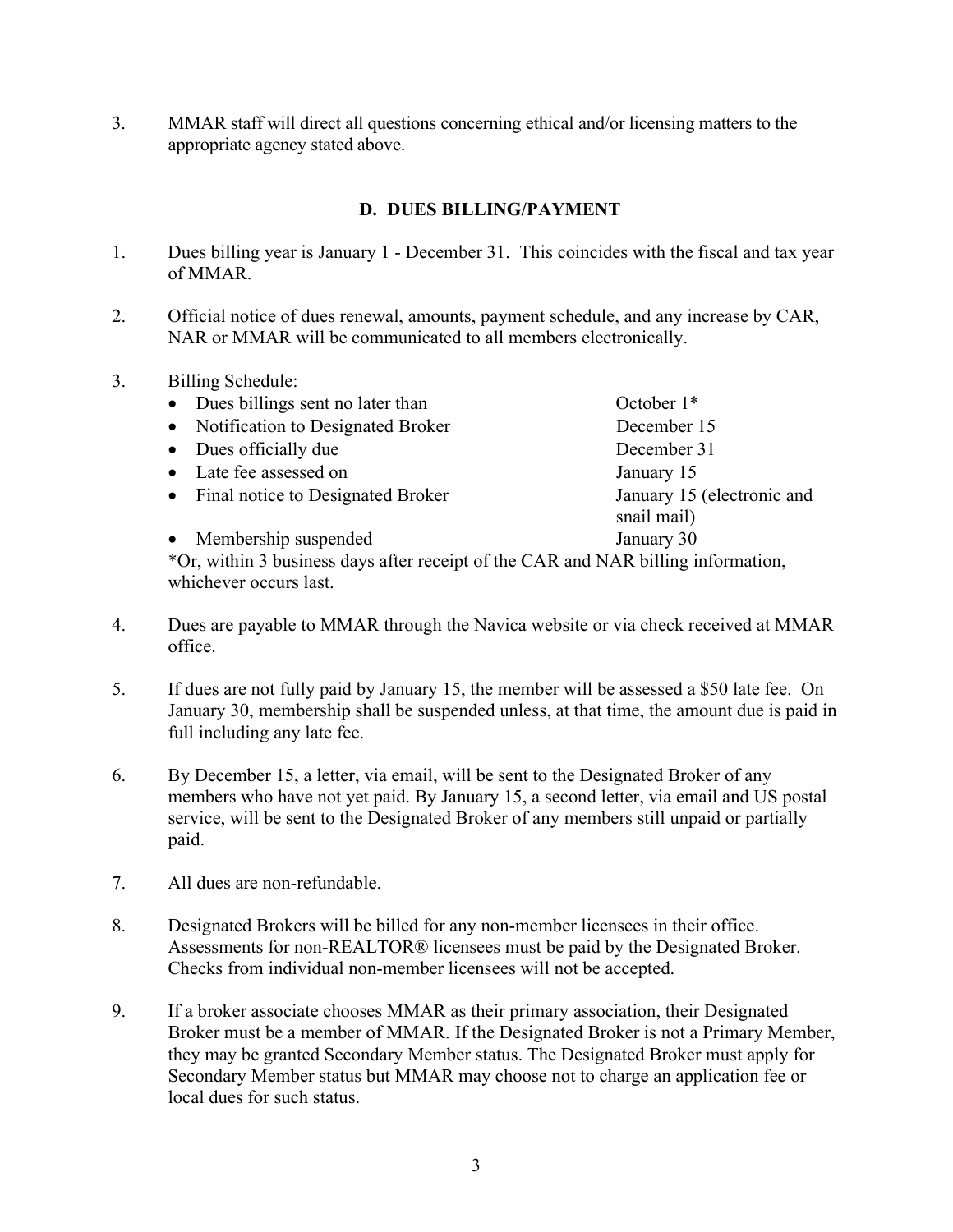- 10. Starting 1/2020, any new person who applies to join MMAR as a Primary REALTOR® member in the 4th quarter of the calendar year and who has paid primary dues through the end of the calendar year with another in-state REALTOR® Association will be granted membership at no fee for the remainder of the calendar year. Any new member applying in Quarters 1-3 will pay a prorated share of MMAR dues (and CAR and NAR dues, if not otherwise paid).
- 11. Affiliate members will be listed under 1 business category in the MMAR website/Navica roster. Affiliate members can be listed under additional business categories, related to their business, for \$50 per additional category.

# E. POSITION DESCRIPTIONS – DIRECTORS AND OFFICERS

#### Director: Representation and Responsibilities

As a member of the Board of Directors, a Director's major responsibility is to represent the entire membership of MMAR.

- 1. There are many different viewpoints in MMAR and sound reasons supporting each of them. In evaluating a position, Directors shall remember they are responsible to all members and must place the welfare of the total membership ahead of geographic or fractional considerations.
- 2. Directors must be an active Primary or Secondary Member of MMAR and cannot hold a seat on any other local REALTOR® association board of directors.
- 3. Each Director is unique and contributes special talents to the successful management of MMAR. It is important, therefore, that Directors express their viewpoints and share their opinions on issues before MMAR.
- 4. Constructive criticism is important to the growth and development of MMAR. Directors should consider the needs and feelings of others when expressing constructive criticism and deal with issues and facts.
- 5. Directors should be discrete and guard against spreading rumors, gossip and unconstructive criticism.
- 6. Directors should be active in MMAR functions. Attendance at MMAR functions is very important to allow the members access to you and you to them.
- 7. Although contributing to the REALTOR® Political Action Committee (RPAC) is not a requirement of serving as a Director, and does not impact the selection process, it is highly encouraged.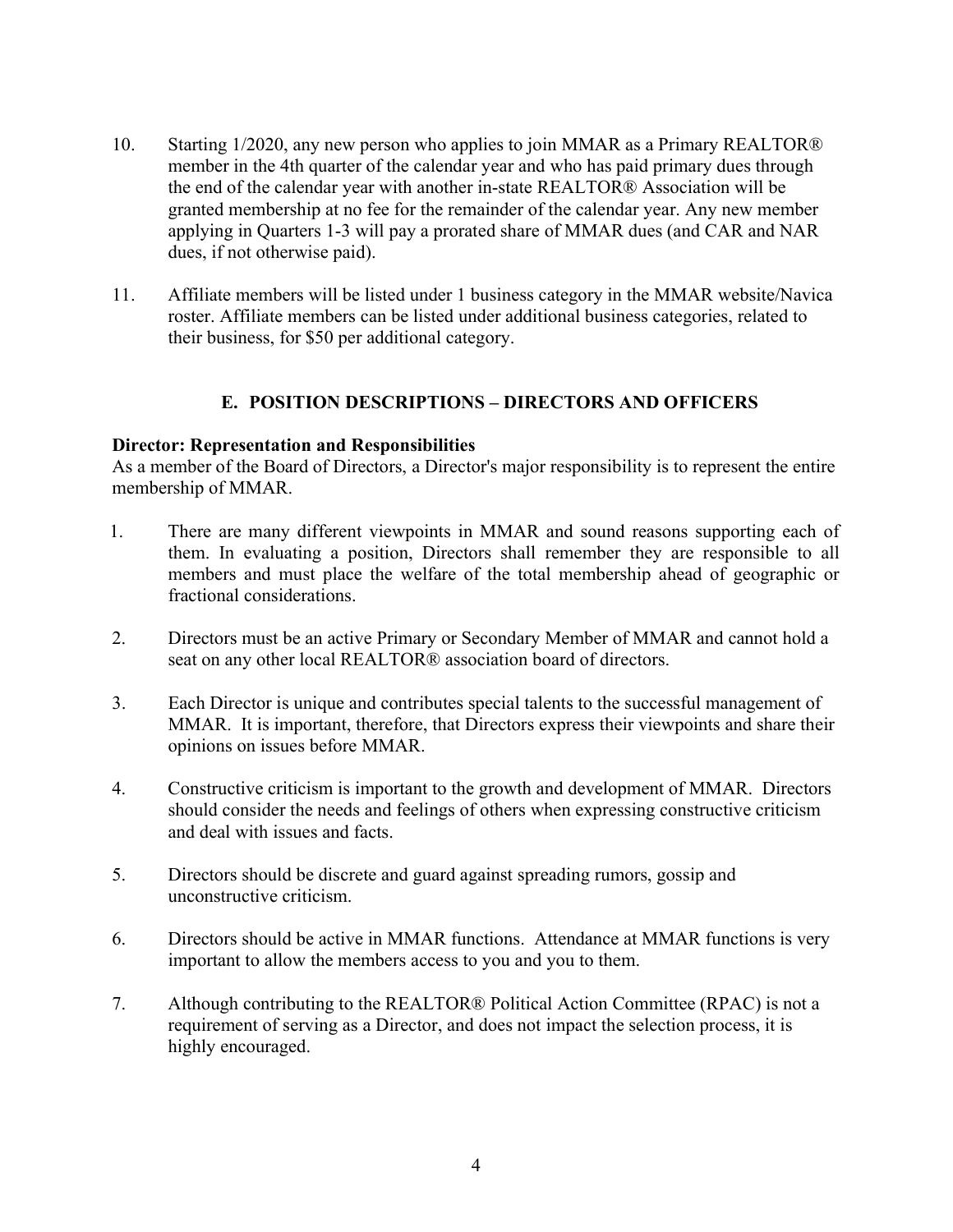- 8. Once a decision is made by the Board of Directors, individual Directors agree to support that decision.
- 9. Directors are expected to be on at least one MMAR committee and report at the Board of Directors' meetings regarding the monthly activity and needs of that committee.

# Term of Office

Directors are elected for 2-year terms running October 1 - September 30. The Board of Directors may elect to adjust 1-year and 2-year terms periodically to balance turnover.

Since MMAR elects Directors in July of each year, the Directors-elect are requested to attend the Board of Directors' meetings in August and September prior to their term beginning in October, so they are knowledgeable of current issues upon taking office.

# **Officers**

Officers are elected from the Board of Directors as outlined in MMAR Bylaws. All officers must be Directors and members in good standing.

# Chair

The Chair is the designated Chairperson of MMAR and is charged with guiding the general direction of MMAR's affairs and presiding over all meetings. The Chair is designated as an exofficio member of all committees, is expected to perform such duties as may be assigned by MMAR and is the major spokesperson for MMAR.

As the representative for organized real estate in the area, the Chair will lead MMAR in worthwhile activities to improve the real estate climate. Duties and responsibilities include:

- 1. Preside over meetings.
- 2. Initiate the adoption of a positive program or plan of action.
- 3. Appoint action committees to pursue the program adopted.
- 4. Encourage membership participation.
- 5. Eliminate outdated MMAR practices.
- 6. Defend MMAR policies before members and the public.
- 7. Assure that MMAR is operating under a sound financial system.
- 8. Strengthen MMAR's internal structure.
- 9. Cooperate with CAR and NAR in joint programs and attend their conventions and appropriate meetings when financially feasible.
- 10. Become familiar with the operations and policies of CAR and NAR.
- 11. Keep members informed of the policies, programs and operations of CAR and NAR.
- 12. Be present for the installation of officers.
- 13. Attend the following meetings: MMAR Board of Directors meetings, strategic planning meetings, MMAR committee meetings, budget meetings, new member orientations, CAR Spring and Fall Forums (including district meetings and board meetings), REcolorado Linkage Meetings and NAR Legislative Forum.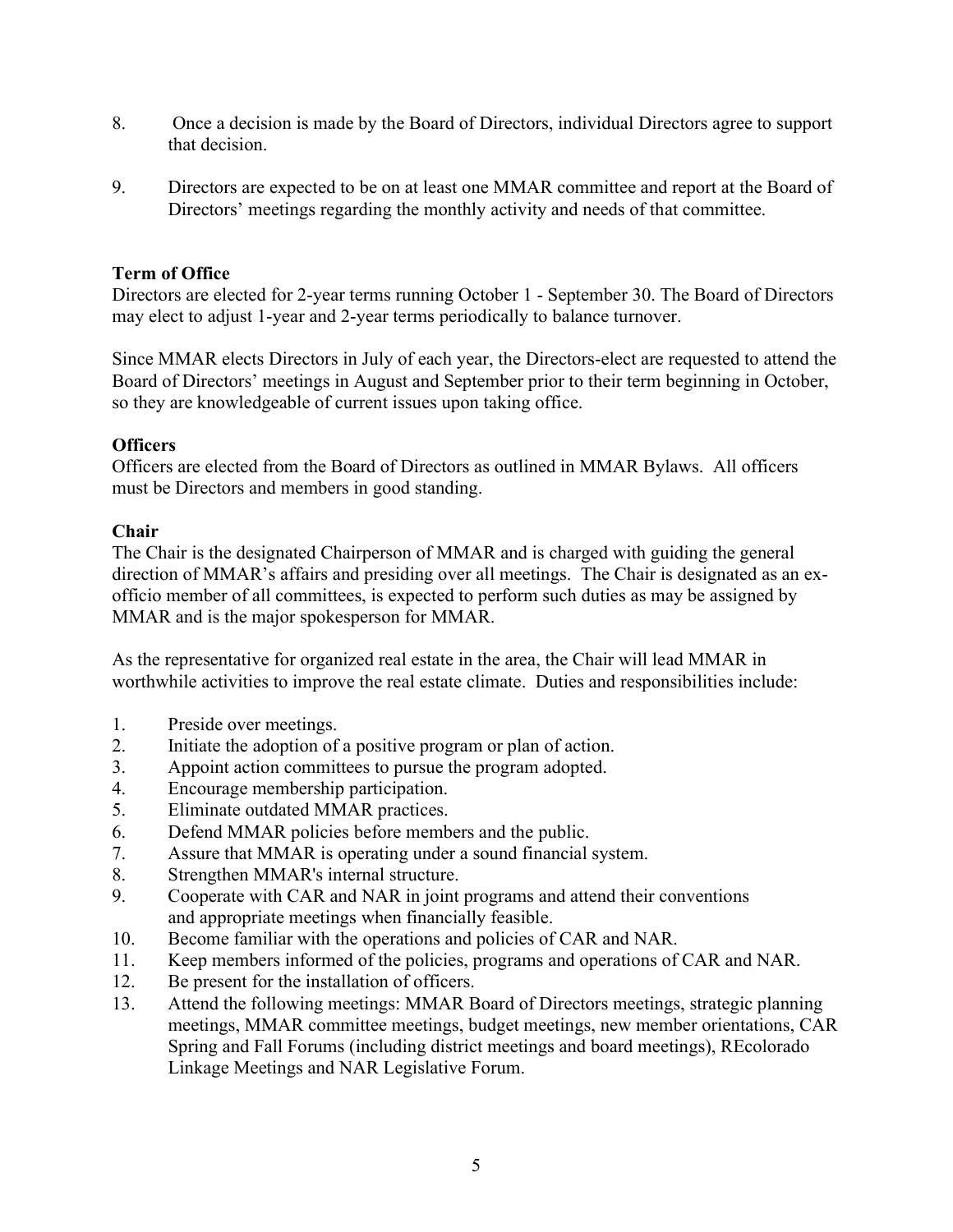#### Chair - Elect

The Chair-Elect's responsibility is to prepare for the position of Chair which requires that he/she be an active, visible member attending as many functions of MMAR as possible. The Chair-Elect should attend the following meetings: Executive Committee, Board of Directors' meetings, strategic planning meetings, budget meetings, new member orientations, CAR Spring and Fall Forums (including district meetings and board meetings), REcolorado Linkage Meetings, NAR Legislative Forum and NAR Leadership Forum.

#### Past Chair

The Past Chair is a member of the Executive Committee and voting member of the Board of Directors.

#### Treasurer

The Treasurer is responsible for presenting the monthly financial statements of MMAR to the Board of Directors. In order to do so, the Treasurer must become familiar with the statement format and content. The Treasurer is also in charge of the preparation of the annual budget of MMAR. The Treasurer should be an active, visible member who attends as many functions of MMAR as possible, including the annual installation and strategic planning meetings. The Treasurer is a member of the Executive Committee.

#### Secretary

The secretary is responsible for taking minutes of Board and Executive Committee meetings and should be an active member of MMAR. Minutes of all meetings should be completed and emailed to the CEO for review no more than one week after meetings.

# Affiliate Director

The Affiliate Director must be an active member of MMAR and is responsible for the general direction of the affiliates and presides at all affiliate meetings. The Affiliate Director is expected to perform all duties as may be assigned by MMAR and is the major spokesperson for the affiliates.

 As the representative for the affiliate membership, the Affiliate Director shall fulfill the following responsibilities:

- 1. Maintain the professional integrity in accordance with the REALTOR® Code of Ethics.
- 2. Preside over affiliate meetings held a minimum of four times per year.
- 3. Act as liaison between the affiliate members and the Board of Directors.
- 4. Oversee the affiliate committees, gather written reports on a regular basis and report back to the Board of Directors.
- 5. Attend all Board of Directors' meetings as the Affiliate Director.
- 6. Encourage affiliate participation and recruit affiliate members.
- 7. Strive to add value for the affiliate membership and MMAR as a whole.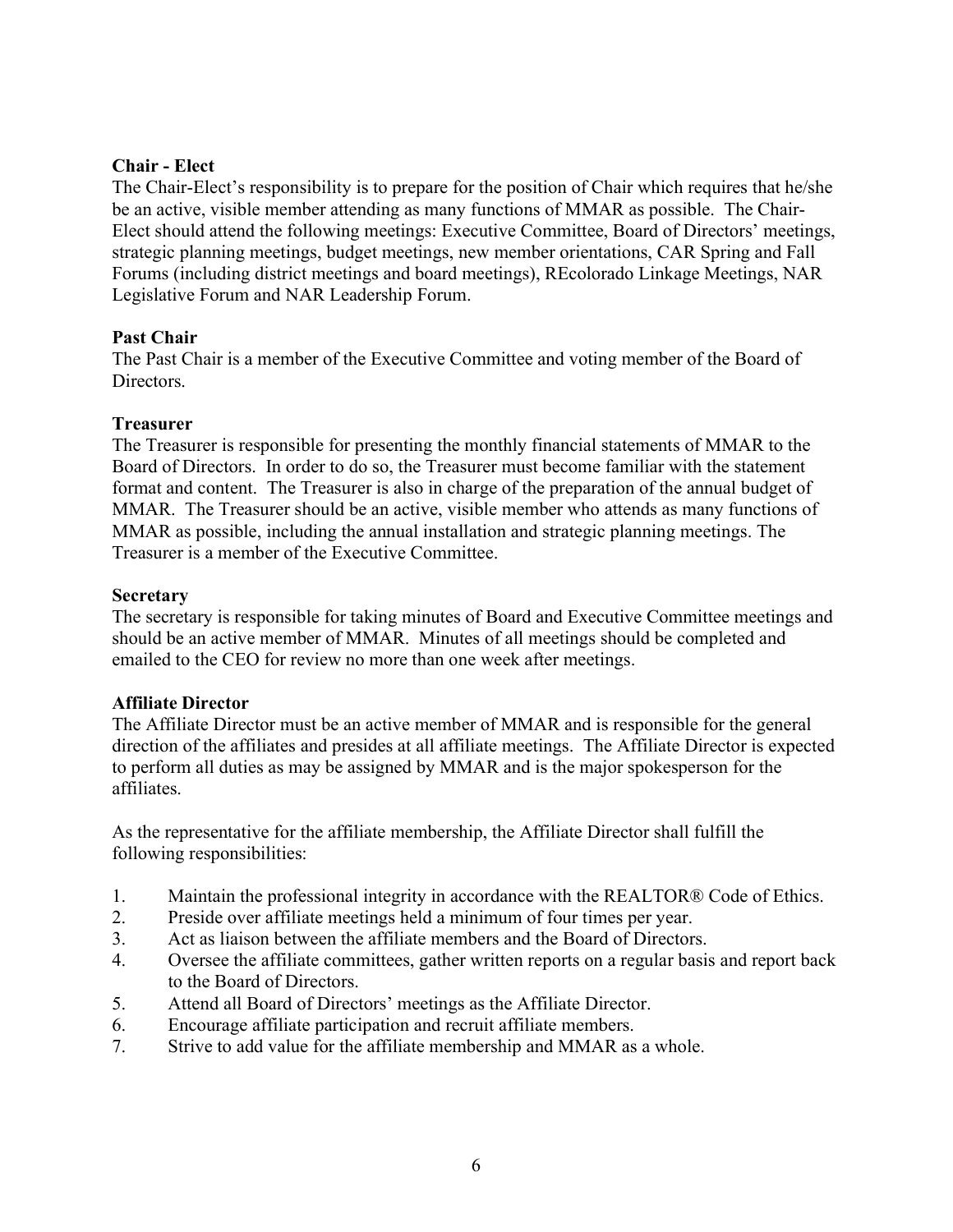# Chief Executive Officer (CEO)

The CEO is a paid staff position and is in charge of the day-to-day running of MMAR as described in the CEO job description. The CEO shall attend at least 6 hours of NAR training each year and shall receive an annual review by members of the Board of Directors.

#### Assistant to the CEO

Additional staff members will be hired as necessary as determined by the Board of Directors to assist the CEO.

#### Executive Committee

The Executive Committee is made up of the Chair, Past Chair, Chair-elect, Treasurer and Secretary.

#### REcolorado Directors

- 1. REcolorado Directors' fiduciary duty is to REcolorado, Inc. REcolorado Directors will have full voting power at the REcolorado Board of Directors regular, special and strategic meetings.
- 2. As a participating member of REcolorado, MMAR has 2 REcolorado Director seats available. Each REcolorado Director will serve a 2-year staggered term and will be appointed by the MMAR Chair and ratified by the MMAR Board of Directors.
- 3. REcolorado Directors who miss 3 regularly scheduled or special meetings, in one fiscal year, may be removed as a REcolorado Director at the discretion of the MMAR Executive Committee. In the event a Director is removed, the MMAR Chair will appoint a replacement Director for the term of office vacated and the replacement will be ratified by the MMAR Board of Directors. Written notice of replacement will be made to REcolorado by the CEO.

#### CAR Directors

- 1. As provided in the CAR Bylaws, MMAR Directors will elect CAR Directors for the term designated by CAR as allocated in accordance with the MMAR REALTOR® membership as of March 31st of each year.
- 2. If more than one CAR Director position is available, each CAR Director will serve a 2 year staggered term. In the event there is only one position available, that term will be 2 years.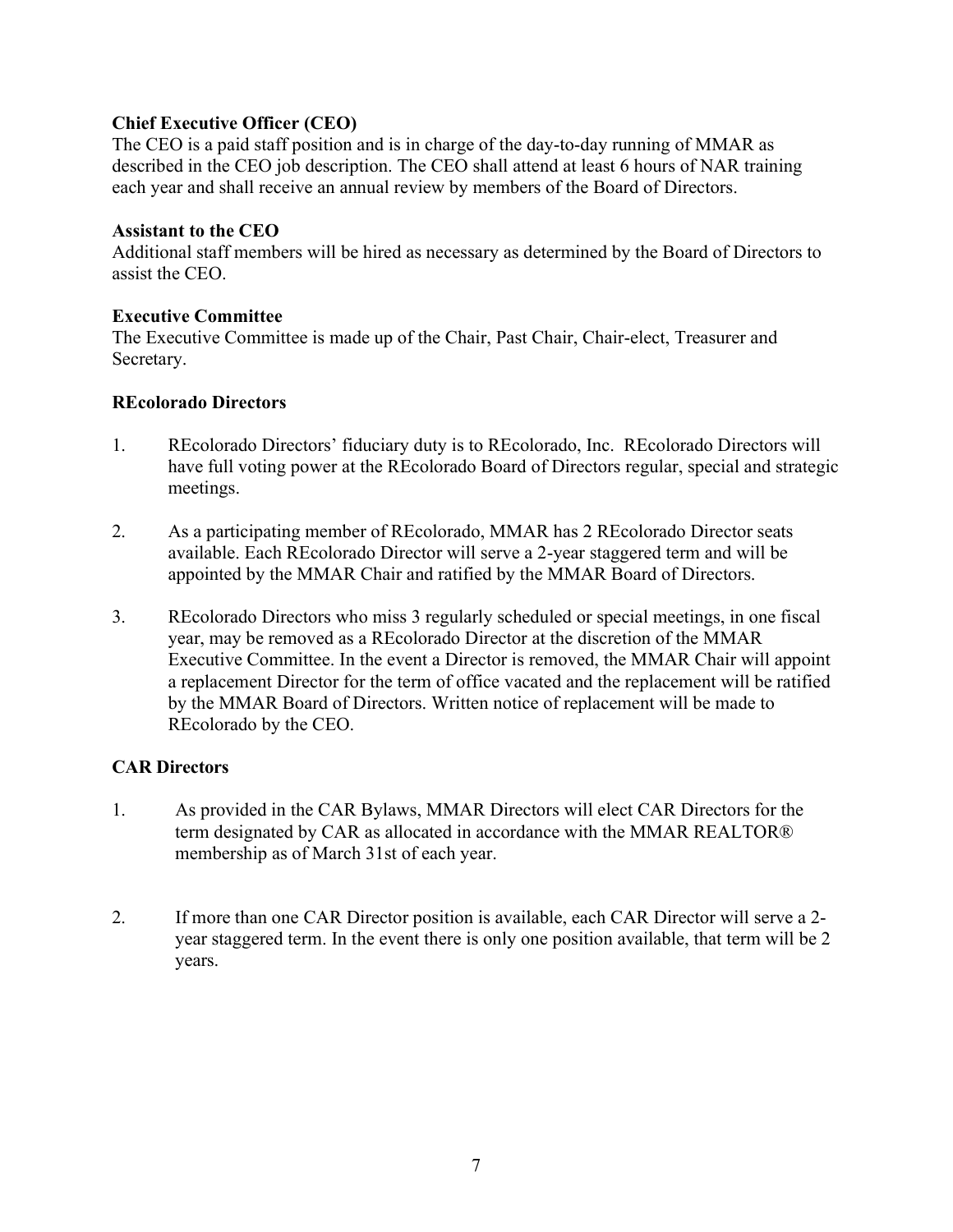# F. BOARD MEETINGS, MINUTES AND COMMITTEE NOTES

#### **Meetings**

The Board of Directors normally meets monthly on a date and time established by the Chair. Special meetings may also be called by the Chair or at the request of a majority of the Directors. The agenda for the meeting will be prepared in advance and requests to be on the agenda must be approved by the Chair.

Voting A quorum is required for a vote. Quorum is defined as a majority of the then Board of Directors (eg. 11 Directors - 6 needed for a quorum). Electronic voting is allowed for issues that are time sensitive and arise between Board of Directors' monthly meetings. The electronic votes will be ratified at the following Board of Directors' meeting.

#### Attendance Requirements

Attendance at Board of Directors' monthly meetings by the Directors is very important in order that continuity and knowledge of MMAR business can be maintained. According to MMAR Bylaws, absences from 3 regular meetings in 1 year of an October –September term shall be construed as resignation, subject to the ratification by the Board of Directors. There are no excused absences. Calling in to Board of Directors' meetings is considered an absence. If a Director misses 3 or more meetings, they can appeal to the Board of Directors to remain on the board. This shall be at the remaining Board of Directors' discretion.

#### Preparation

Prior to each Board of Directors' meeting, staff will email the agenda and meeting information to each Director no less than 48 hours prior to the meeting. The purpose of the email is to allow Directors to become familiar with the meeting's issues. Reading the material prior to the meetings will not only expedite the meetings but will allow the Director to seek opinions from other members.

#### **Minutes**

The Secretary is responsible for recording the minutes at the meetings. The function of minutes is to record the actions of an organization, not the conversation of the participants in the meetings. Any motions voted on electronically outside of the normal Board of Directors' meetings will be added to the following month's Board of Directors' meeting agenda for ratification. Minutes are kept on file at MMAR office and copies are distributed to all members of the Board of Directors (and the MMAR Attorney when needed). These minutes, after approval by the Board of Directors, may be reviewed by MMAR members during normal MMAR office hours. Copies of these minutes shall be retained at the MMAR office.

#### Budget

The coming year's proposed budget will be presented to the Board of Directors by the Chair and Treasurer in November for review and discussion, with the vote on the final budget to be prior to the end of the year.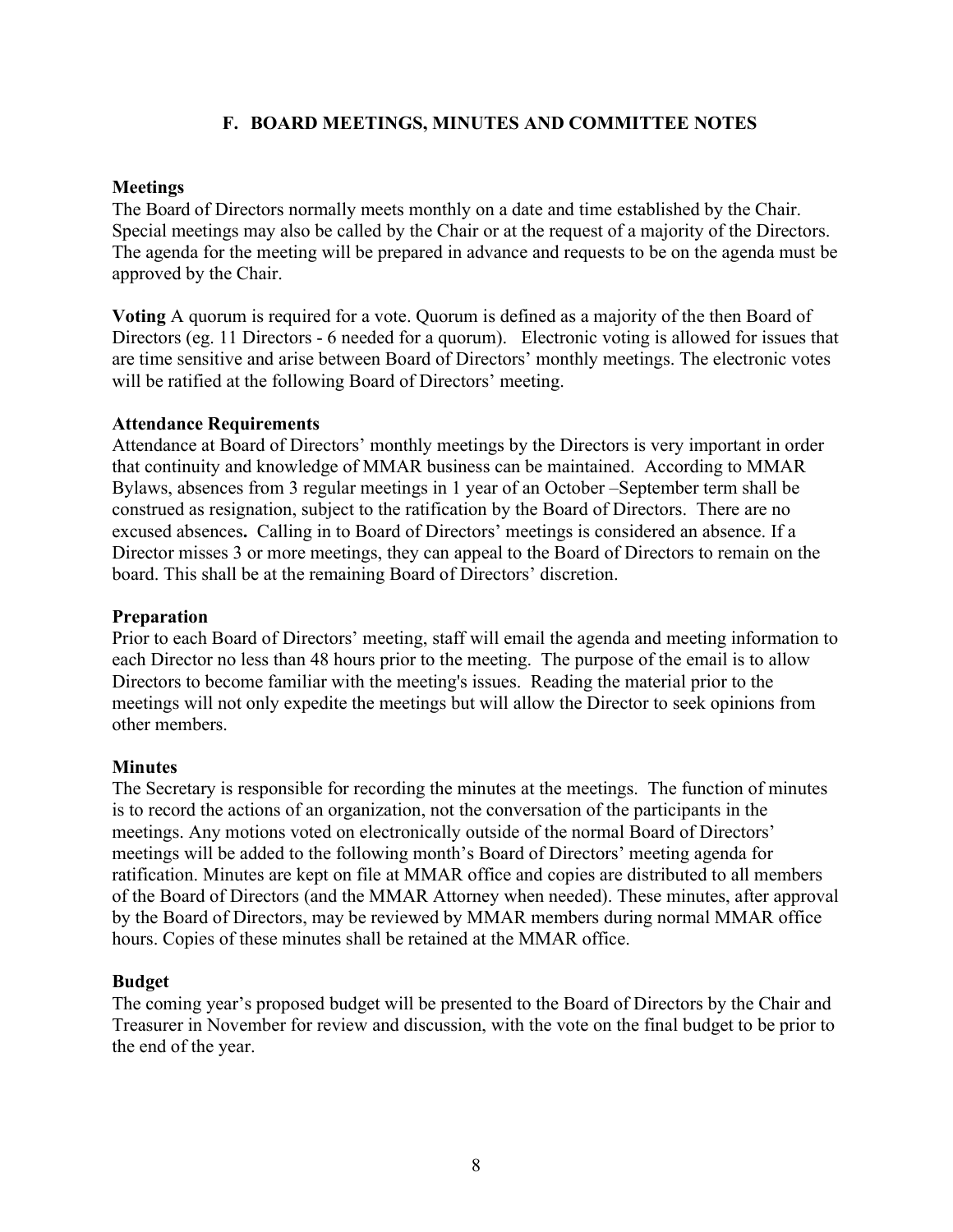Committee Reports – Director liaison for each committee shall give their reports at each Board of Directors' meeting.

# G. AWARDS

# REALTOR® of the Year

The purpose of the REALTOR® of the Year award is to recognize an active member of MMAR who has provided outstanding service to their profession and community during the year.

The MMAR REALTOR® members shall nominate MMAR s for consideration. The nomination form will be distributed to the membership by email.

The Credential Committee for REALTOR® of the Year shall select the REALTOR® of the Year from the list of nominees and the award will be presented at the inaugural by the REALTOR® of the Year in standing, of if not available, by the Chair.

The following standard for judging should be considered:

- 1. REALTOR® spirit High principles, faithfulness to laws and regulations of the Code of Ethics and Pathways to Professionalism; furtherance of principles of good real estate practice among other REALTORS®, brokers and the general public.
- 2. Civic activity– Active in the community and the activities of that community.
- 3. Local MMAR activity Must have participated in MMAR activities, (eg. committee work, special assignments, seminar activity and/or education work, membership and offices in local chapters of institutes, societies, etc.).
- 4. Good business practices Demonstrates good business conduct and customer service with the highest degree of professionalism.

#### Affiliate of the Year

The purpose of the Affiliate of the Year award is to recognize an active affiliate member of MMAR who has provided outstanding service to the membership.

The award can be presented to an individual, individual and their company, or the company as a whole.

The general membership nominates a MMAR affiliate member for consideration. The qualification and nomination form will be announced/distributed to the membership by email.

The Credentials Committee for Affiliate of the Year shall select the Affiliate of the Year and the award will be presented at the inaugural by the Affiliate of the Year in standing, of if not available, by the Chair.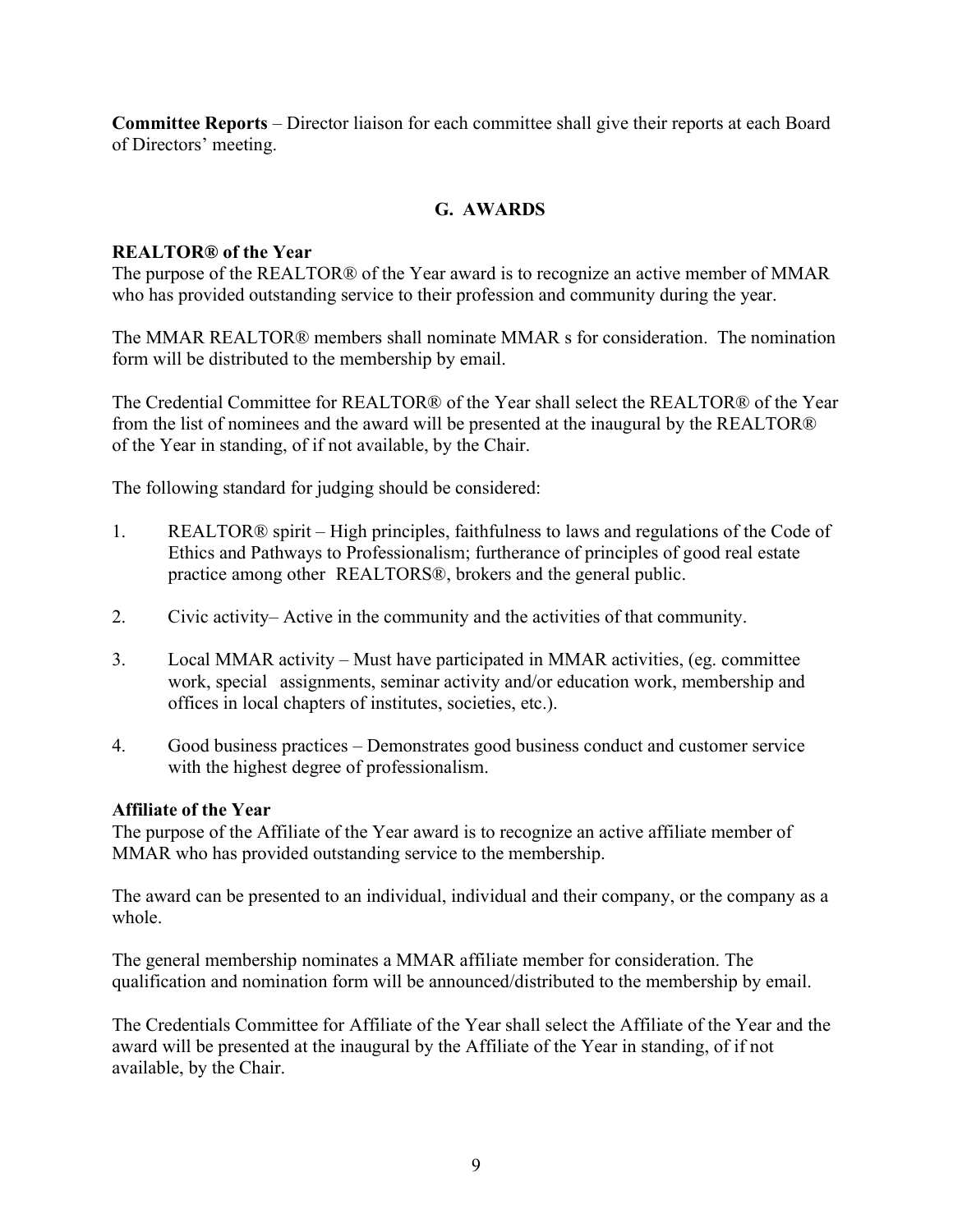The following shall be the criteria for selecting the Affiliate Member of the Year

- 1. Must be a MMAR affiliate member.
- 2. Demonstrates outstanding service to the MMAR membership.
- 3. Demonstrates professional integrity in accordance with the philosophy of the Code of Ethics.
- 4. Actively participates on MMAR committees and has made notable contributions thereto.
- 5. Acts as a positive example for their peers and others in the real estate community.

# Community Service Award

The purpose of the Community Service Award is to recognize a MMAR member for outstanding service to the community.

The general membership nominates a MMAR member for consideration. The qualification and nomination form will be announced/distributed to the membership by email.

The Credentials Committee for the Community Service Award shall select the Community Service Award from the list of nominees and the award will be presented at the inaugural by the Community Service Award winner in standing, of if not available, by the Chair.

The following shall be the criteria in selecting the Community Service Award winner:

- 1. Participates in community events and organizations.
- 2. Service may include participation in local nonprofits, children's activities, national or state charities.

# Chairperson's Award

The Chair, at the Chair's option, may award to a MMAR member the Chairperson's award to be awarded to someone who has displayed an extraordinary commitment and dedication to MMAR and the real estate industry.

# H. MMAR's ATTORNEY AND MMAR's CPA

- 1. MMAR's Attorney and MMAR's CPA are approved annually at the first meeting in October by the Directors.
- 2. The hiring of MMAR's Attorney and MMAR's CPA will be according to MMAR's Bylaws.
- 3. Minutes of the Board of Directors meetings will be reviewed by MMAR's Attorney as needed.
- 4. No members are to call MMAR's Attorney other than the Chair or CEO unless advised and approved by the Chair and/or the Board of Directors.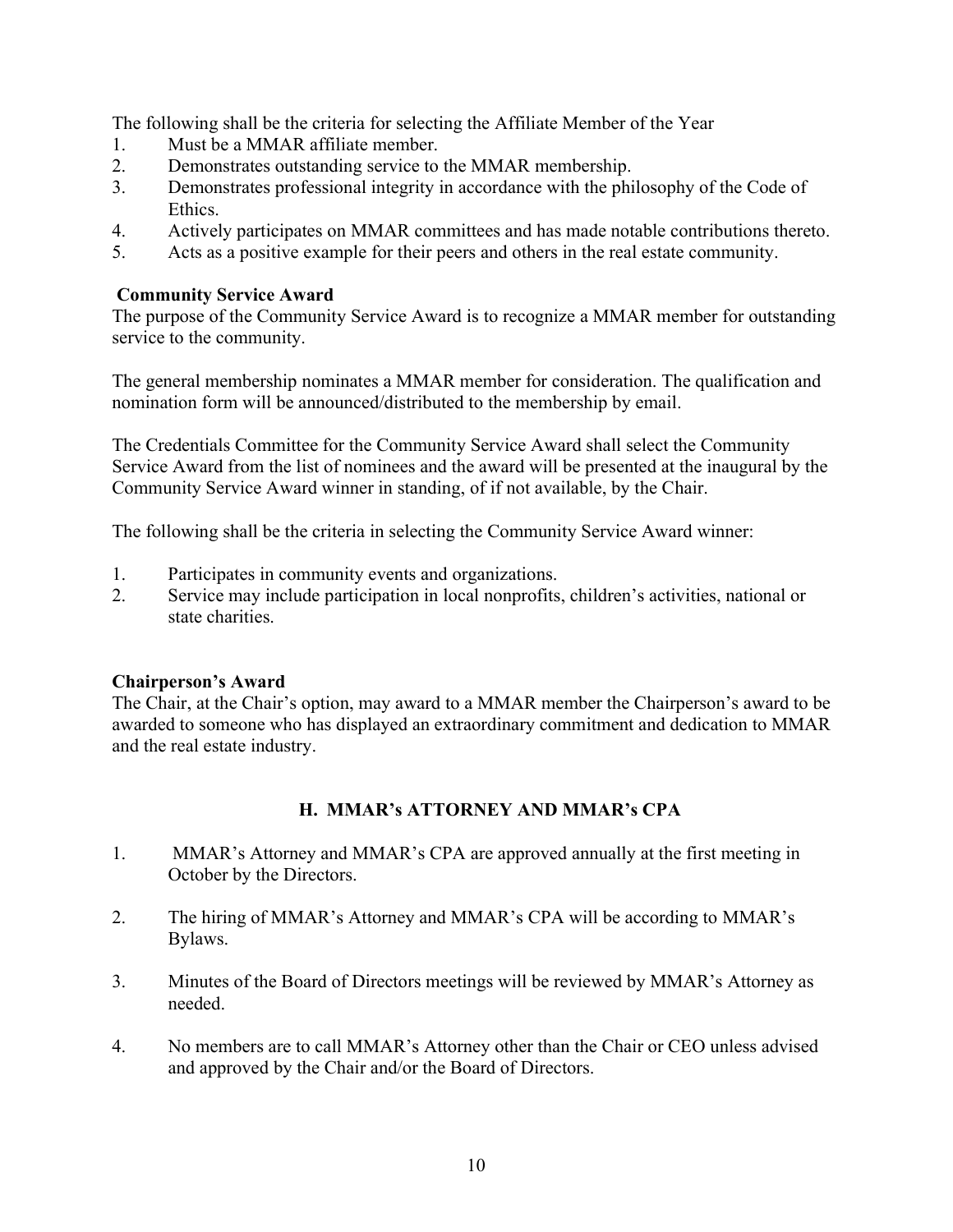5. No members are to call MMAR's CPA other than the Chair, CEO or Treasurer unless advised and approved by the Chair and/or the Board of Directors.

# I. STANDARD FINANCIAL PROCEDURES

 The specific procedures set forth herein are not intended to be all encompassing. Rather, they are presented as guidelines to be followed insofar as practicable. In those situations not specifically addressed by these procedures, it is assumed that officers and other personnel of the organization will act in the best interests of MMAR. Nothing contained herein is intended to alter or set aside any of the requirements contained in the National, State, or MMAR Constitutions and Bylaws. In general, it is the responsibility of the treasurer to assist with the financial planning and direction. It is the responsibility of the bookkeeper or CEO to mind day-to-day financial recording and the responsibility of the CEO to file and retain all financial records.

- 1. CEO or Bookkeeper will enter and classify all expenses in Quickbooks in accordance with budgeted expense categories. If an expense does not seem to correspond with a budgeted category it will be flagged for review.
- 2. CEO or Bookkeeper will receive bank statements and reconcile accounts and deliver statements, reconciliation reports, and balance sheet to the Treasurer by the 5<sup>th</sup> of following month and, in all cases, at least 2 days before the finance committee meeting.
- 3. Treasurer (or other Executive Committee Member if Treasurer is unable) will: a) review each statement, including reviewing questions on any and all expenditures. b) review classification of expense questions with CEO or bookkeeper where required and make notes where needed.

 c) verify balances on statements with online balances and make notes and questions for review with Executive Committee.

d) initial bank statements after questions answered.

 e) review P&L Statement and budget report for the month and review with notes for Executive Committee meeting.

d) present reports with notes to Executive Committee.

- 4. Executive Committee will discuss P&L, budget and balance sheet.
- 5. CEO will file bank statements and reconciliation reports after Executive Committee meeting.
- 6. Treasurer or Bookkeeper will prepare Treasurer's report for Board of Directors' meeting and email the report, as soon as possible after Executive Committee meeting, addressing all notes and questions. Treasurer will add his/ her notes to the report prior to presentation to the Board of Directors.
- 7. CEO will provide Board of Directors with P&L and Budget reports upon request. These will be filed by the CEO in the Financial Committee Binder for the year.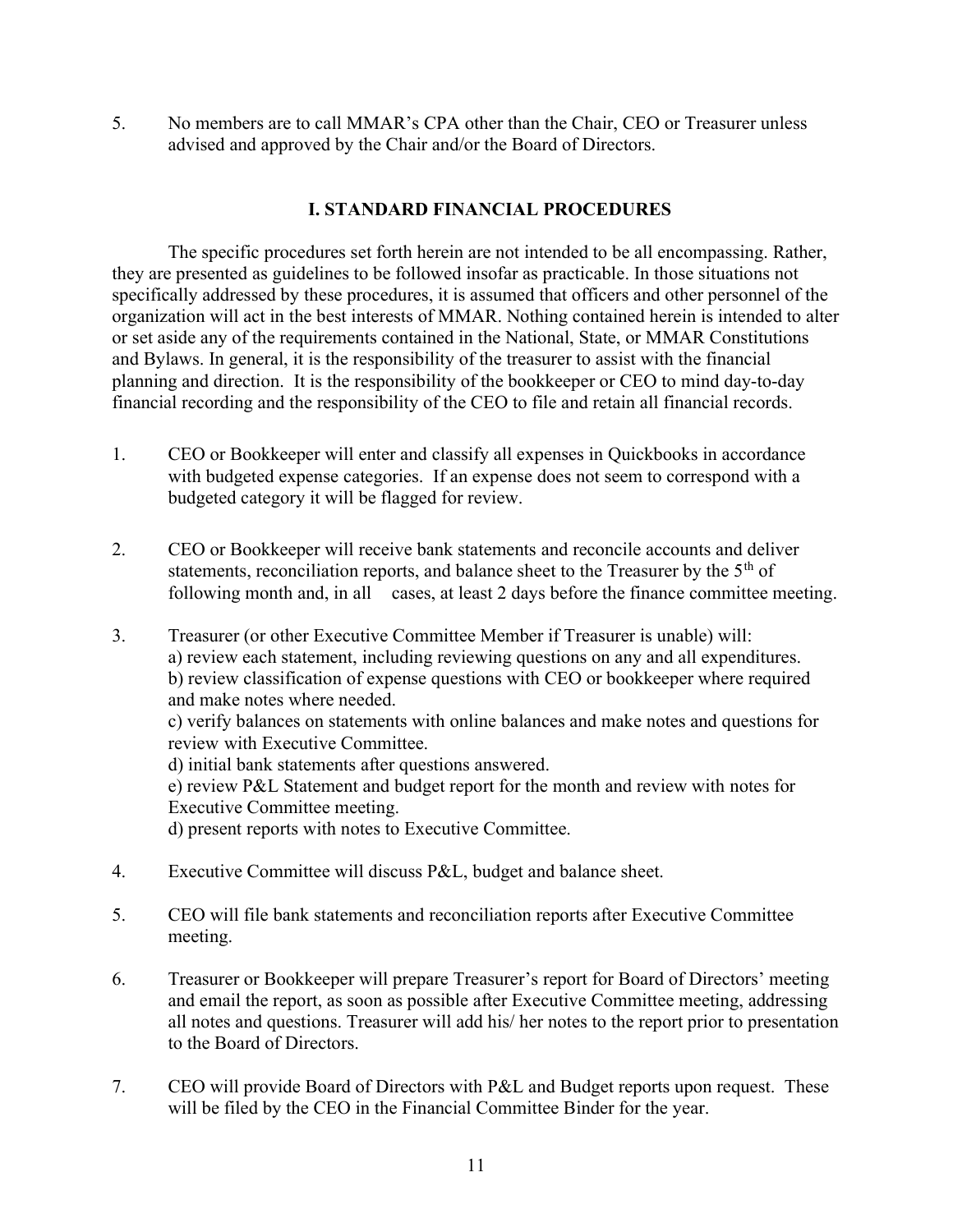- 8. MMAR will engage MMAR CPA to review books annually and prepare required Federal and State Tax Returns. MMAR CPA or Bookkeeper will be engaged to review and file any sales tax reports as necessary. CEO will retain all returns and supporting documents in MMAR file.
- 9. Treasurer will arrange for an independent annual review by a CPA, different from the MMAR CPA (as required by NAR Core Standards) after all tax returns are filed. CEO, Treasurer, and Bookkeeper will cooperate with firm providing annual review and will review the report. CEO will retain report in MMAR files.
- 10. Insufficient Funds: In the event a payment is made by check, and same is not cashed and paid by the bank when presented for whatever reason, the individual or firm tendering the check shall pay to MMAR, in addition to any reinstatement fees, late charges, deposits, other fees, and in addition to the amount of the account due, a charge for each occurrence. Further, MMAR reserves the right to enforce a method of payment of cash or certified funds, in the event an individual or firm has once tendered a check which has been returned to MMAR not cashed nor paid by the bank when presented for whatever reason.
- 11. All request for donations for charities/projects, etc. must be approved by the Board of Directors unless specifically approved in the annual budget.

#### J. TRAVEL

The following meetings and attendees are approved for budget consideration. For all Colorado meetings, attendees shall arrive the morning of the event. Anyone going the night before will be personally responsible for all related costs for that night (hotel, parking, food, etc.). Payment for hotel rooms and registration shall only be on a reimbursement basis. (MMAR staff may place deposit on rooms only.) Dates and schedules of each event shall be reviewed in advance, for any modifications.

| NAR AE Institute (winter) | CEO                                                                                                                                                    |
|---------------------------|--------------------------------------------------------------------------------------------------------------------------------------------------------|
| <b>CAR</b> Spring Forum   | Chair and/or Chair-Elect<br>CEO<br><b>CAR</b> Directors                                                                                                |
|                           | REALTOR® Day at the Capitol and Economic Summit (No overnight stay)<br>Chair and/or Chair-Elect<br>CEO<br>Government Affairs and RPAC Committee Chairs |
|                           | REALTOR® Legislative Meetings & Expo in Washington, D.C.<br>Chair and/or Chair-Elect<br>CEO                                                            |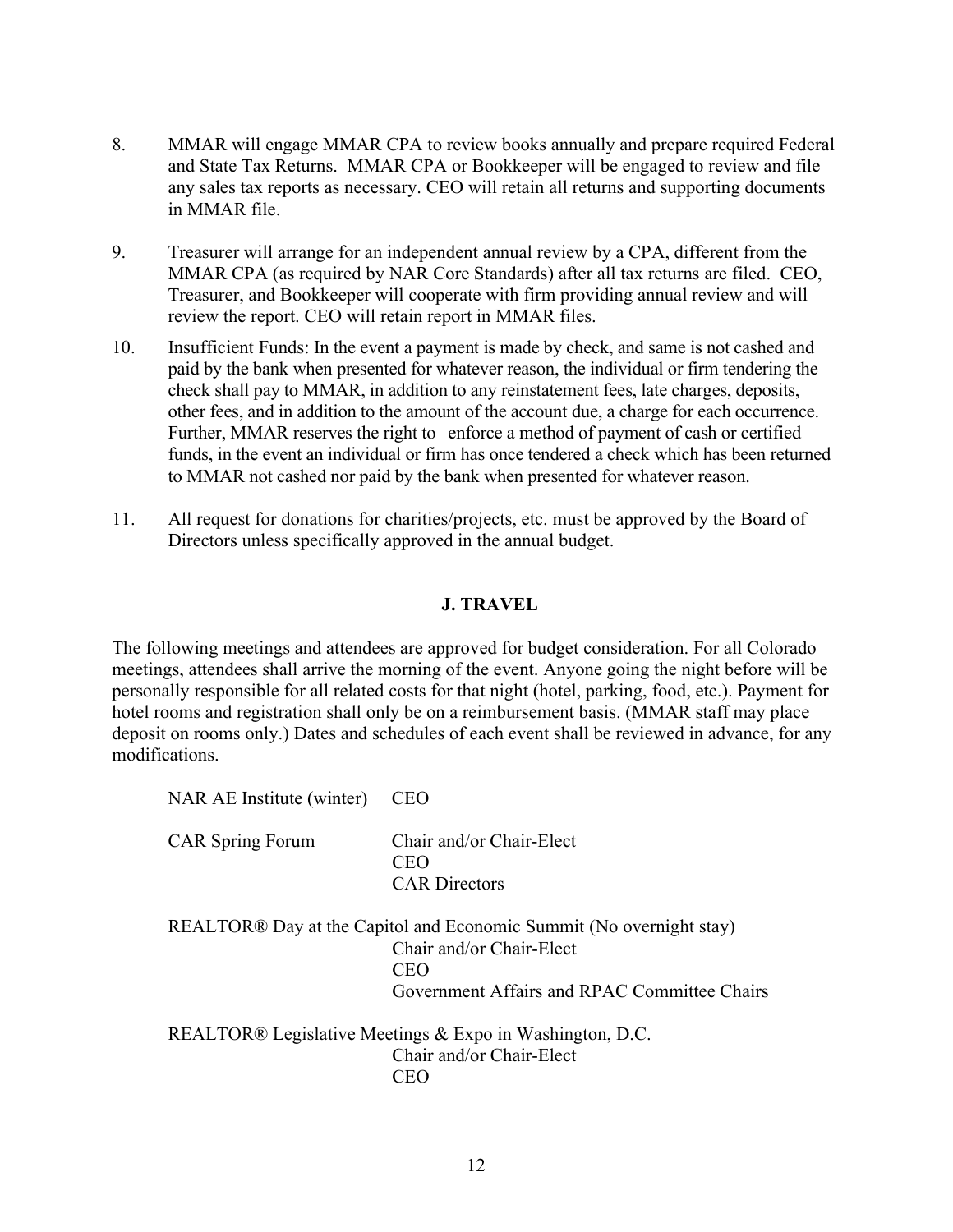CAR AE Symposium (summer) **CEO** 

> NAR Leadership Summit (summer) Chair-Elect CEO

| <b>CAR Fall Forum</b> | Chair and/or Chair-Elect |
|-----------------------|--------------------------|
|                       | <b>CEO</b>               |
|                       | <b>CAR</b> Directors     |

# REALTORS® Conference & Expo (formerly NAR Fall Convention) Chair and/or Chair-Elect **CEO** (If budget can support)

| Navica Conference | <b>CEO</b>              |
|-------------------|-------------------------|
|                   | (If budget can support) |

- 1. Actual meal expenses will be paid per day or a portion thereof (not to exceed \$50/day), for meals not covered by registration.
- 2. Mileage (in excess of 60 miles) shall be paid at the current IRS guidelines for mileage when driving.
- 3. Coach airfare, taxi/ride share (to and from airport to hotel and required events at venue), and airport parking (off airport shuttle lots).
- 4. Hotel expenses will be paid based on standard room rates offered by host hotels and for the number of nights established by the agenda for the function.
- 5. Expense report must be submitted for reimbursement of expenses incurred for MMAR authorized travel and attendance, with receipts, within 30 days of expenditures. Expenses, which are expected to go over approved budgeted amounts, must be submitted for approval to the Board of Directors prior to the activity/function.
- 6. If event is less than 60 miles from the MMAR office, travel, meal and hotel expenses will not be covered.

# K. EDUCATION

1. MMAR shall host a variety of classes for its members (and, when space allows, nonmembers, at an additional fee).